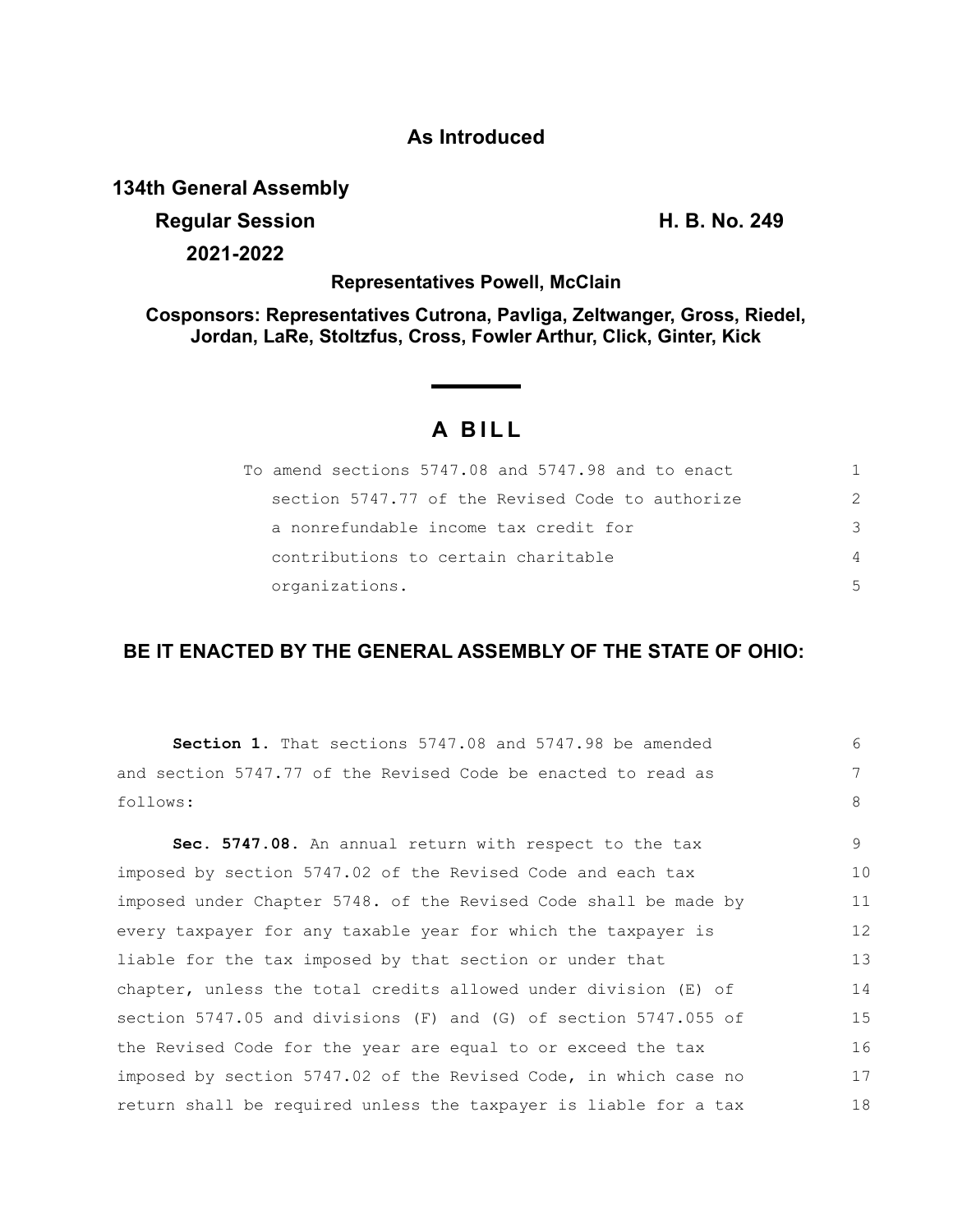imposed pursuant to Chapter 5748. of the Revised Code.

(A) If an individual is deceased, any return or notice required of that individual under this chapter shall be made and filed by that decedent's executor, administrator, or other person charged with the property of that decedent.

(B) If an individual is unable to make a return or notice required by this chapter, the return or notice required of that individual shall be made and filed by the individual's duly authorized agent, guardian, conservator, fiduciary, or other person charged with the care of the person or property of that individual.

(C) Returns or notices required of an estate or a trust shall be made and filed by the fiduciary of the estate or trust.

(D)(1)(a) Except as otherwise provided in division (D)(1) (b) of this section, any pass-through entity may file a single return on behalf of one or more of the entity's investors other than an investor that is a person subject to the tax imposed under section 5733.06 of the Revised Code. The single return shall set forth the name, address, and social security number or other identifying number of each of those pass-through entity investors and shall indicate the distributive share of each of those pass-through entity investor's income taxable in this state in accordance with sections 5747.20 to 5747.231 of the Revised Code. Such pass-through entity investors for whom the pass-through entity elects to file a single return are not entitled to the exemption or credit provided for by sections 5747.02 and 5747.022 of the Revised Code; shall calculate the tax before business credits at the highest rate of tax set forth in section 5747.02 of the Revised Code for the taxable year for which the return is filed; and are entitled to only their 32 33 34 35 36 37 38 39 40 41 42 43 44 45 46 47 48

19

28 29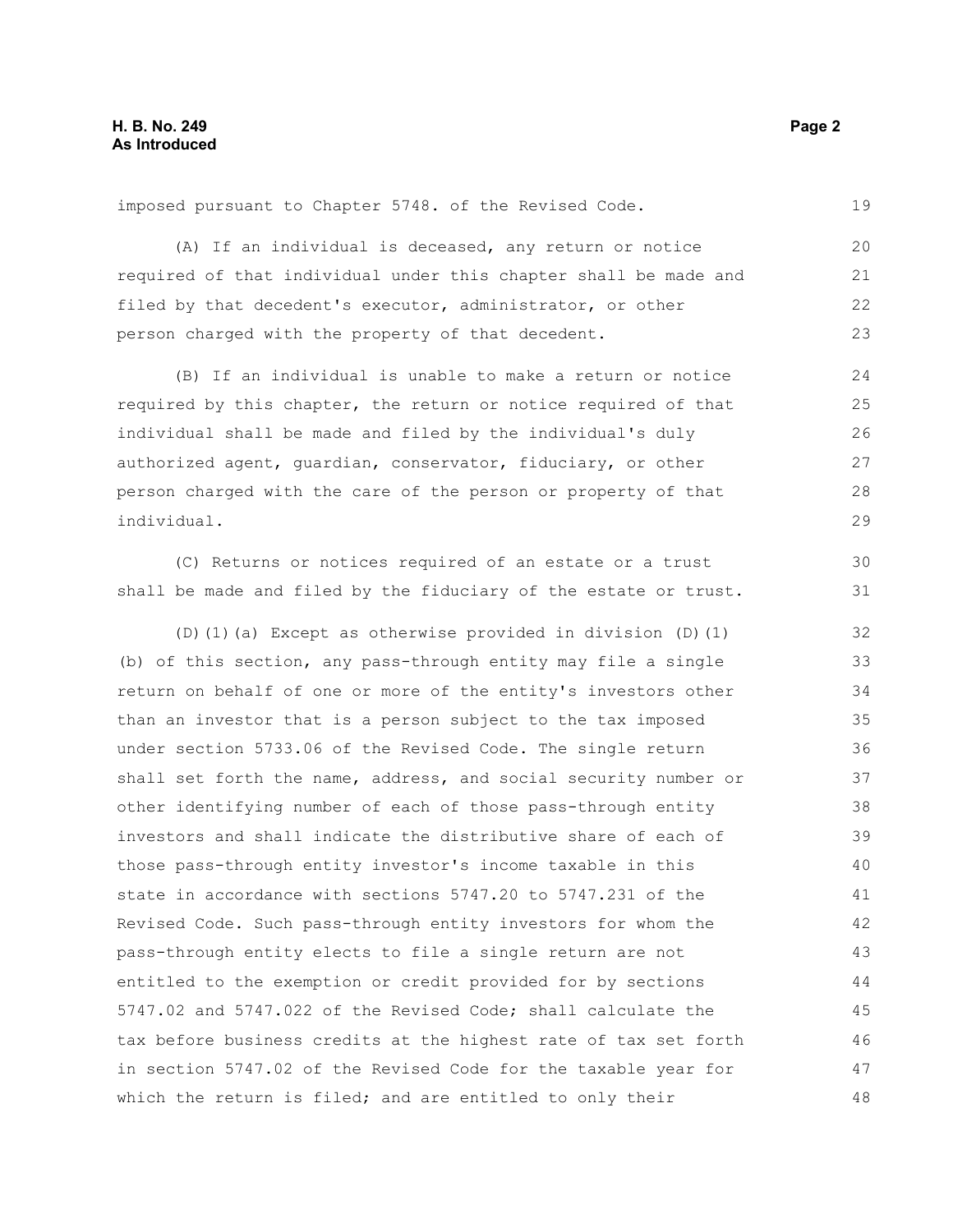### **H. B. No. 249 Page 3 As Introduced**

distributive share of the business credits as defined in division (D)(2) of this section. A single check drawn by the pass-through entity shall accompany the return in full payment of the tax due, as shown on the single return, for such investors, other than investors who are persons subject to the tax imposed under section 5733.06 of the Revised Code. 49 50 51 52 53 54

(b)(i) A pass-through entity shall not include in such a single return any investor that is a trust to the extent that any direct or indirect current, future, or contingent beneficiary of the trust is a person subject to the tax imposed under section 5733.06 of the Revised Code. 55 56 57 58 59

(ii) A pass-through entity shall not include in such a single return any investor that is itself a pass-through entity to the extent that any direct or indirect investor in the second pass-through entity is a person subject to the tax imposed under section 5733.06 of the Revised Code.

(c) Nothing in division (D) of this section precludes the tax commissioner from requiring such investors to file the return and make the payment of taxes and related interest, penalty, and interest penalty required by this section or section 5747.02, 5747.09, or 5747.15 of the Revised Code. Nothing in division (D) of this section precludes such an investor from filing the annual return under this section, utilizing the refundable credit equal to the investor's proportionate share of the tax paid by the pass-through entity on behalf of the investor under division (I) of this section, and making the payment of taxes imposed under section 5747.02 of the Revised Code. Nothing in division (D) of this section shall be construed to provide to such an investor or pass-through entity any additional deduction or credit, other than the credit 65 66 67 68 69 70 71 72 73 74 75 76 77 78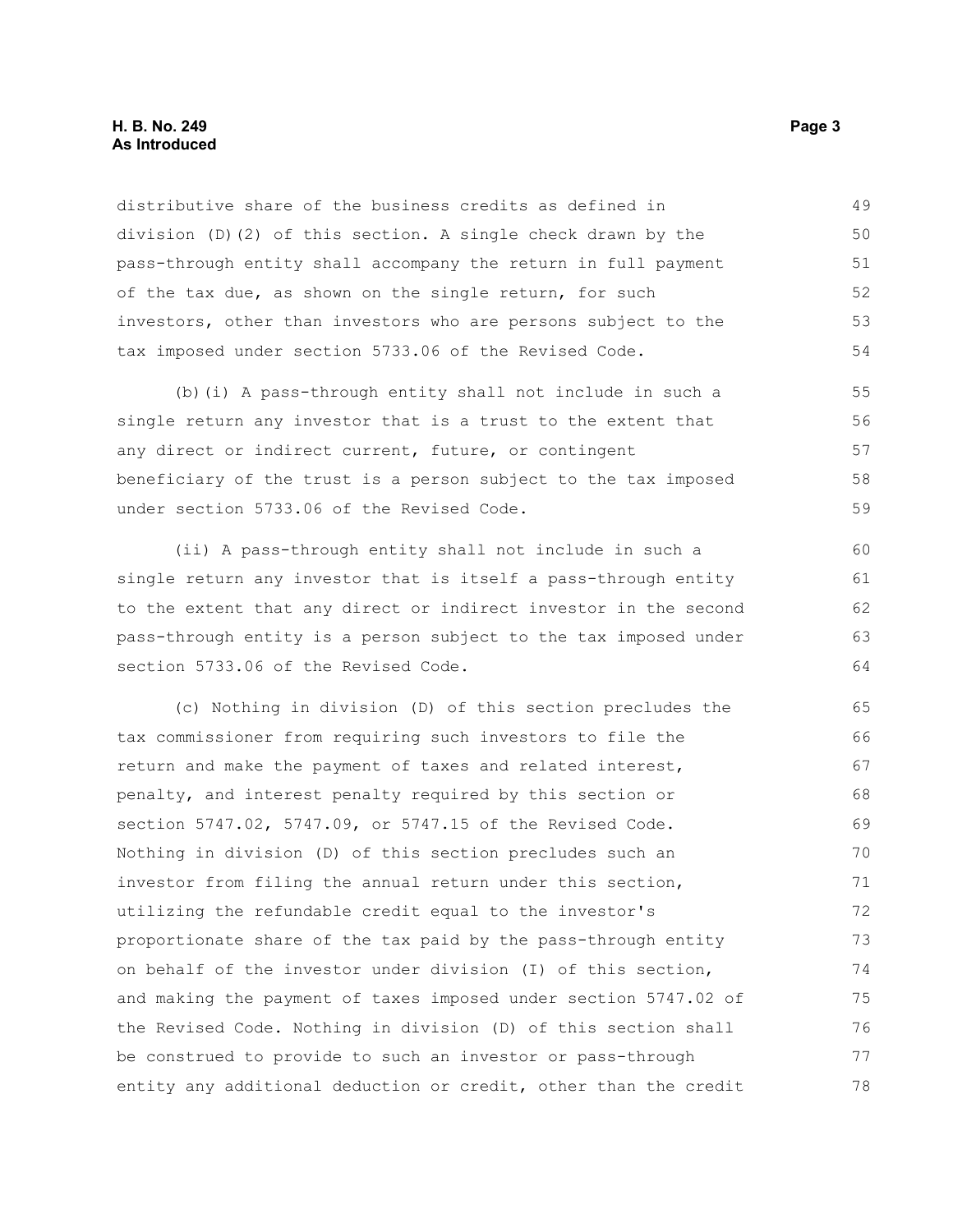| provided by division (I) of this section, solely on account of   | 79  |
|------------------------------------------------------------------|-----|
| the entity's filing a return in accordance with this section.    | 80  |
| Such a pass-through entity also shall make the filing and        | 81  |
| payment of estimated taxes on behalf of the pass-through entity  | 82  |
| investors other than an investor that is a person subject to the | 83  |
| tax imposed under section 5733.06 of the Revised Code.           | 84  |
| (2) For the purposes of this section, "business credits"         | 85  |
| means the credits listed in section 5747.98 of the Revised Code  | 86  |
| excluding the following credits:                                 | 87  |
| (a) The retirement income credit under division (B) of           | 88  |
| section 5747.055 of the Revised Code;                            | 89  |
| (b) The senior citizen credit under division (F) of              | 90  |
| section 5747.055 of the Revised Code;                            | 91  |
| (c) The lump sum distribution credit under division (G) of       | 92  |
| section 5747.055 of the Revised Code;                            | 93  |
| (d) The dependent care credit under section 5747.054 of          | 94  |
| the Revised Code;                                                | 95  |
| (e) The lump sum retirement income credit under division         | 96  |
| (C) of section 5747.055 of the Revised Code;                     | 97  |
| (f) The lump sum retirement income credit under division         | 98  |
| (D) of section 5747.055 of the Revised Code;                     | 99  |
| (g) The lump sum retirement income credit under division         | 100 |
| (E) of section 5747.055 of the Revised Code;                     | 101 |
| (h) The credit for displaced workers who pay for job             | 102 |
| training under section 5747.27 of the Revised Code;              | 103 |
| (i) The twenty-dollar personal exemption credit under            | 104 |
| section 5747.022 of the Revised Code;                            | 105 |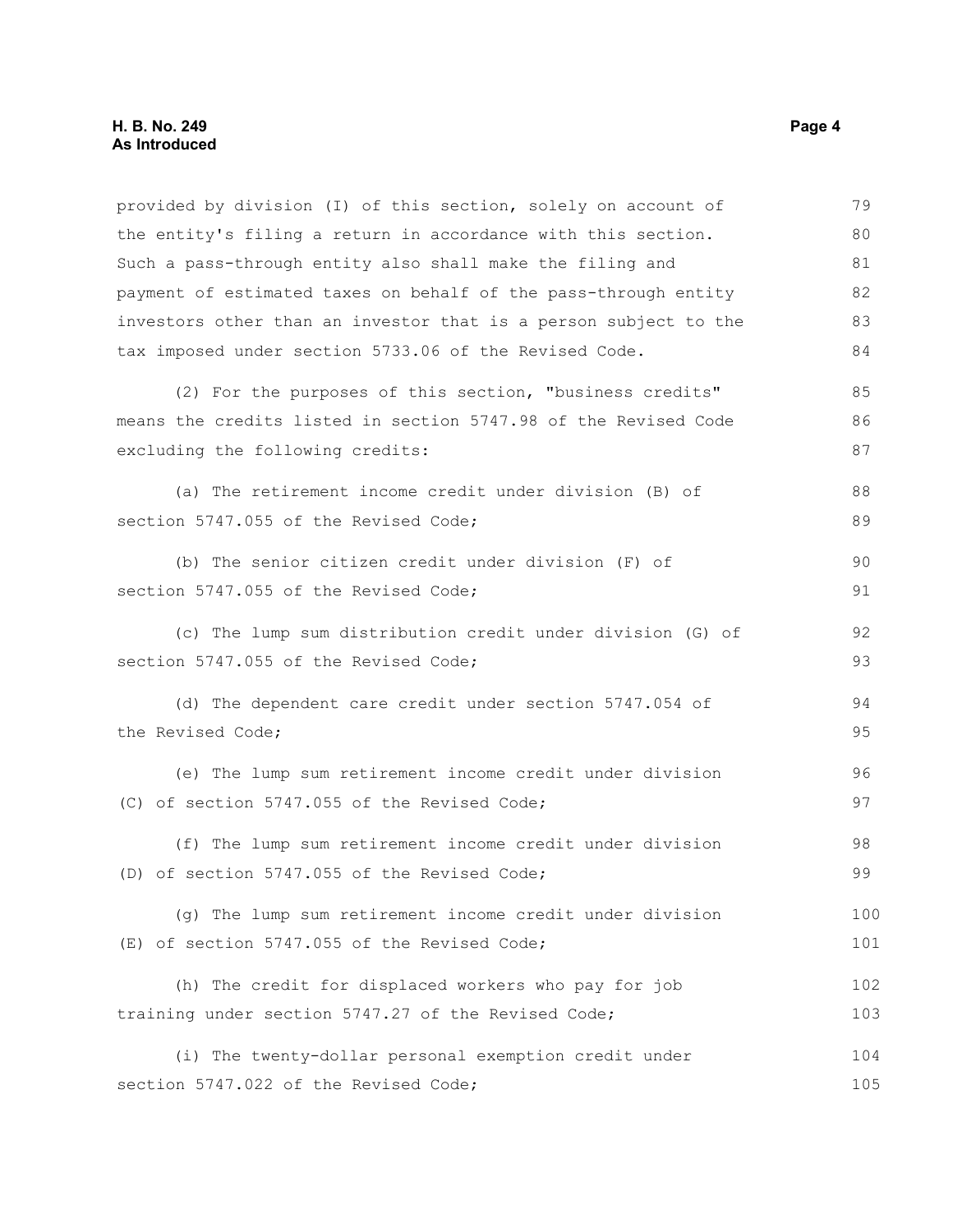| (j) The joint filing credit under division (E) of section        | 106 |
|------------------------------------------------------------------|-----|
| 5747.05 of the Revised Code;                                     | 107 |
| (k) The nonresident credit under division (A) of section         | 108 |
| 5747.05 of the Revised Code;                                     | 109 |
| (1) The credit for a resident's out-of-state income under        | 110 |
| division (B) of section 5747.05 of the Revised Code;             | 111 |
| (m) The earned income tax credit under section 5747.71 of        | 112 |
| the Revised Code;                                                | 113 |
| (n) The lead abatement credit under section 5747.26 of the       | 114 |
| Revised Code;                                                    | 115 |
| (o) The certified charitable organization contribution           | 116 |
| credit under section 5747.77 of the Revised Code.                | 117 |
| (3) The election provided for under division (D) of this         | 118 |
| section applies only to the taxable year for which the election  | 119 |
| is made by the pass-through entity. Unless the tax commissioner  | 120 |
| provides otherwise, this election, once made, is binding and     | 121 |
| irrevocable for the taxable year for which the election is made. | 122 |
| Nothing in this division shall be construed to provide for any   | 123 |
| deduction or credit that would not be allowable if a nonresident | 124 |
| pass-through entity investor were to file an annual return.      | 125 |
| (4) If a pass-through entity makes the election provided         | 126 |
| for under division (D) of this section, the pass-through entity  | 127 |
| shall be liable for any additional taxes, interest, interest     | 128 |
| penalty, or penalties imposed by this chapter if the tax         | 129 |
| commissioner finds that the single return does not reflect the   | 130 |
| correct tax due by the pass-through entity investors covered by  | 131 |
| that return. Nothing in this division shall be construed to      | 132 |
| limit or alter the liability, if any, imposed on pass-through    | 133 |
| entity investors for unpaid or underpaid taxes, interest,        | 134 |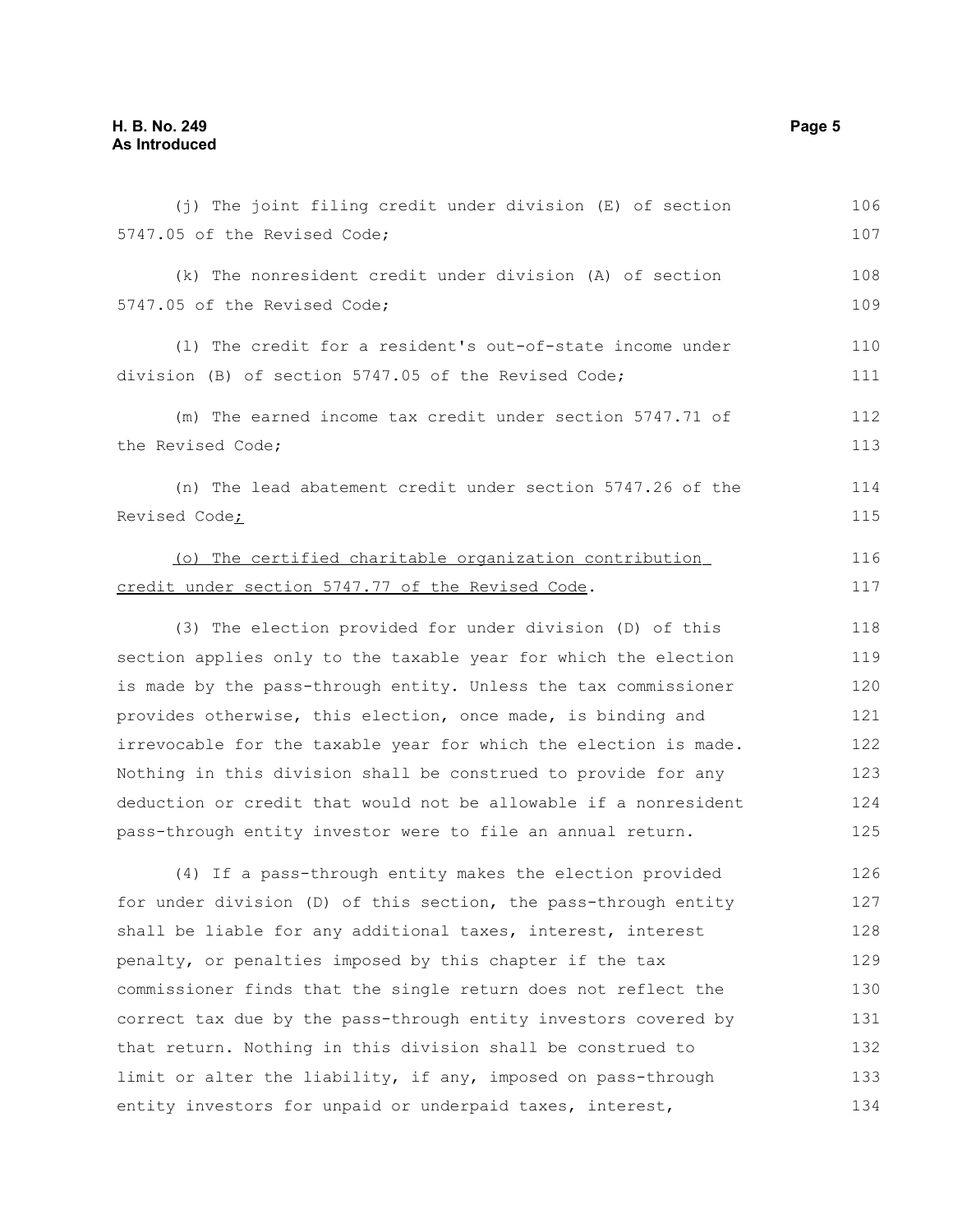### **H. B. No. 249** Page 6 **As Introduced**

interest penalty, or penalties as a result of the pass-through entity's making the election provided for under division (D) of this section. For the purposes of division (D) of this section, "correct tax due" means the tax that would have been paid by the pass-through entity had the single return been filed in a manner reflecting the commissioner's findings. Nothing in division (D) of this section shall be construed to make or hold a passthrough entity liable for tax attributable to a pass-through entity investor's income from a source other than the passthrough entity electing to file the single return. 135 136 137 138 139 140 141 142 143 144

(E) If a husband and wife file a joint federal income tax return for a taxable year, they shall file a joint return under this section for that taxable year, and their liabilities are joint and several, but, if the federal income tax liability of either spouse is determined on a separate federal income tax return, they shall file separate returns under this section. 145 146 147 148 149 150

If either spouse is not required to file a federal income tax return and either or both are required to file a return pursuant to this chapter, they may elect to file separate or joint returns, and, pursuant to that election, their liabilities are separate or joint and several. If a husband and wife file separate returns pursuant to this chapter, each must claim the taxpayer's own exemption, but not both, as authorized under section 5747.02 of the Revised Code on the taxpayer's own return. 151 152 153 154 155 156 157 158 159

(F) Each return or notice required to be filed under this section shall contain the signature of the taxpayer or the taxpayer's duly authorized agent and of the person who prepared the return for the taxpayer, and shall include the taxpayer's social security number. Each return shall be verified by a 160 161 162 163 164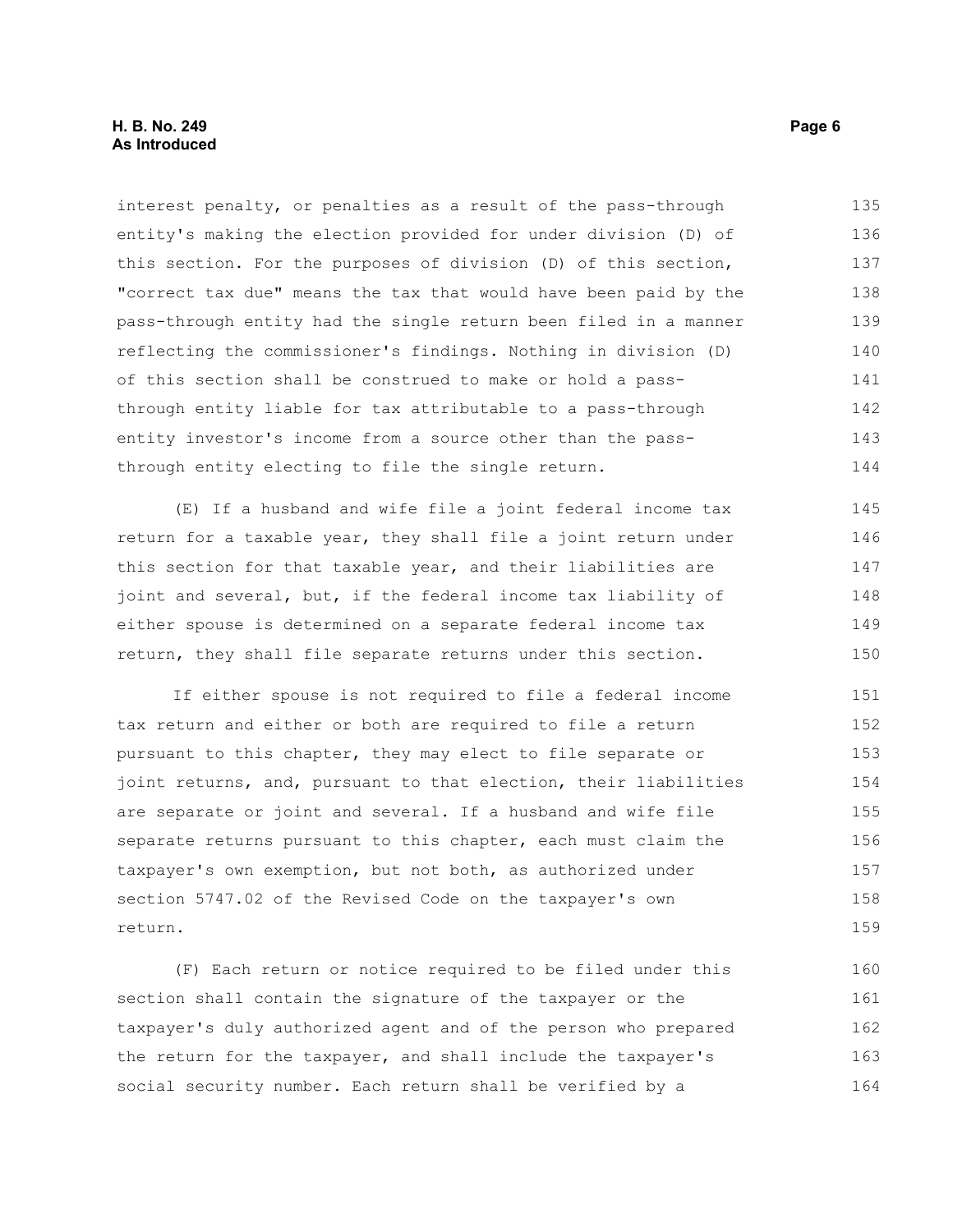declaration under the penalties of perjury. The tax commissioner shall prescribe the form that the signature and declaration shall take. 165 166 167

(G) Each return or notice required to be filed under this section shall be made and filed as required by section 5747.04 of the Revised Code, on or before the fifteenth day of April of each year, on forms that the tax commissioner shall prescribe, together with remittance made payable to the treasurer of state in the combined amount of the state and all school district income taxes shown to be due on the form. 168 169 170 171 172 173 174

Upon good cause shown, the commissioner may extend the period for filing any notice or return required to be filed under this section and may adopt rules relating to extensions. If the extension results in an extension of time for the payment of any state or school district income tax liability with respect to which the return is filed, the taxpayer shall pay at the time the tax liability is paid an amount of interest computed at the rate per annum prescribed by section 5703.47 of the Revised Code on that liability from the time that payment is due without extension to the time of actual payment. Except as provided in section 5747.132 of the Revised Code, in addition to all other interest charges and penalties, all taxes imposed under this chapter or Chapter 5748. of the Revised Code and remaining unpaid after they become due, except combined amounts due of one dollar or less, bear interest at the rate per annum prescribed by section 5703.47 of the Revised Code until paid or until the day an assessment is issued under section 5747.13 of the Revised Code, whichever occurs first. 175 176 177 178 179 180 181 182 183 184 185 186 187 188 189 190 191 192

If the commissioner considers it necessary in order to ensure the payment of the tax imposed by section 5747.02 of the 193 194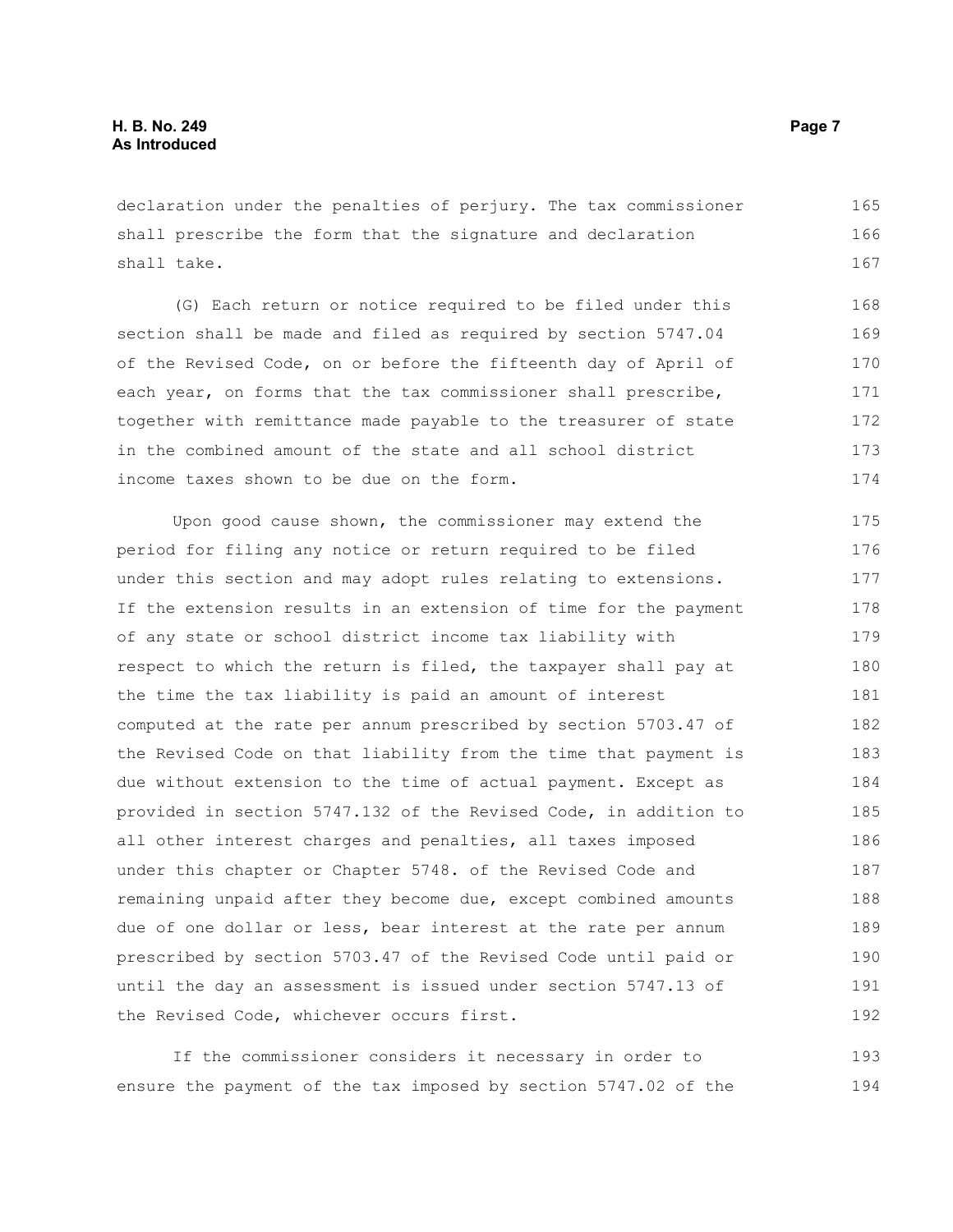### **H. B. No. 249** Page 8 **As Introduced**

Revised Code or any tax imposed under Chapter 5748. of the Revised Code, the commissioner may require returns and payments to be made otherwise than as provided in this section. 195 196 197

| To the extent that any provision in this division               | 198 |
|-----------------------------------------------------------------|-----|
| conflicts with any provision in section 5747.026 of the Revised | 199 |
| Code, the provision in that section prevails.                   | 200 |

(H) The amounts withheld by an employer pursuant to section 5747.06 of the Revised Code, a casino operator pursuant to section 5747.063 of the Revised Code, or a lottery sales agent pursuant to section 5747.064 of the Revised Code shall be allowed to the recipient of the compensation casino winnings, or lottery prize award as credits against payment of the appropriate taxes imposed on the recipient by section 5747.02 and under Chapter 5748. of the Revised Code. 201 202 203 204 205 206 207 208

(I) If a pass-through entity elects to file a single return under division (D) of this section and if any investor is required to file the annual return and make the payment of taxes required by this chapter on account of the investor's other income that is not included in a single return filed by a passthrough entity or any other investor elects to file the annual return, the investor is entitled to a refundable credit equal to the investor's proportionate share of the tax paid by the passthrough entity on behalf of the investor. The investor shall claim the credit for the investor's taxable year in which or with which ends the taxable year of the pass-through entity. Nothing in this chapter shall be construed to allow any credit provided in this chapter to be claimed more than once. For the purpose of computing any interest, penalty, or interest penalty, the investor shall be deemed to have paid the refundable credit provided by this division on the day that the pass-through 209 210 211 212 213 214 215 216 217 218 219 220 221 222 223 224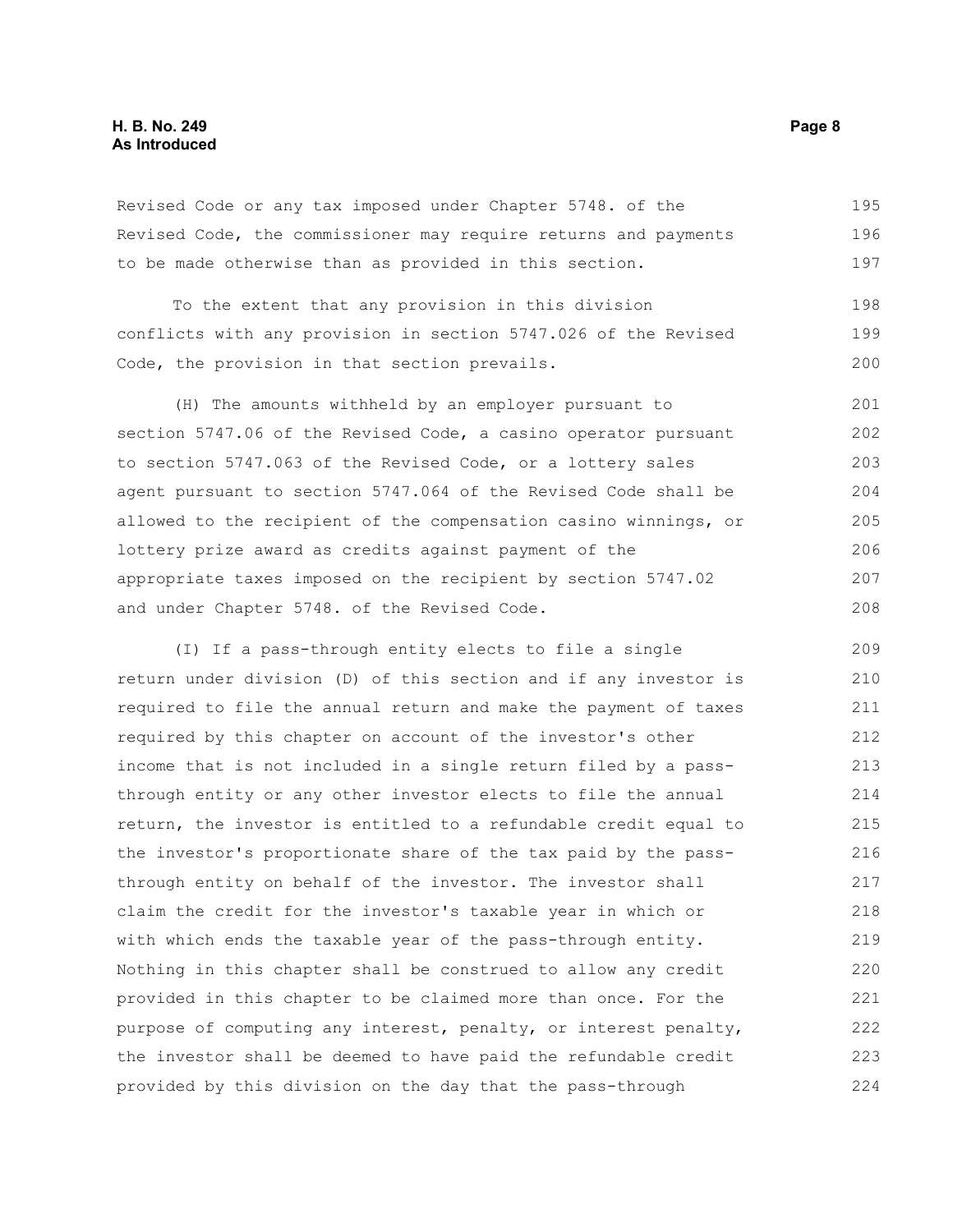entity paid the estimated tax or the tax giving rise to the credit. 225 226

(J) The tax commissioner shall ensure that each return required to be filed under this section includes a box that the taxpayer may check to authorize a paid tax preparer who prepared the return to communicate with the department of taxation about matters pertaining to the return. The return or instructions accompanying the return shall indicate that by checking the box the taxpayer authorizes the department of taxation to contact the preparer concerning questions that arise during the processing of the return and authorizes the preparer only to provide the department with information that is missing from the return, to contact the department for information about the processing of the return or the status of the taxpayer's refund or payments, and to respond to notices about mathematical errors, offsets, or return preparation that the taxpayer has received from the department and has shown to the preparer. 227 228 229 230 231 232 233 234 235 236 237 238 239 240 241

(K) The tax commissioner shall permit individual taxpayers to instruct the department of taxation to cause any refund of overpaid taxes to be deposited directly into a checking account, savings account, or an individual retirement account or individual retirement annuity, or preexisting college savings plan or program account offered by the Ohio tuition trust authority under Chapter 3334. of the Revised Code, as designated by the taxpayer, when the taxpayer files the annual return required by this section electronically. 242 243 244 245 246 247 248 249 250

(L) A taxpayer claiming the deduction under division (A) (31) of section 5747.01 of the Revised Code for a taxable year shall indicate on the taxpayer's return the north American industry classification system code of each business or 251 252 253 254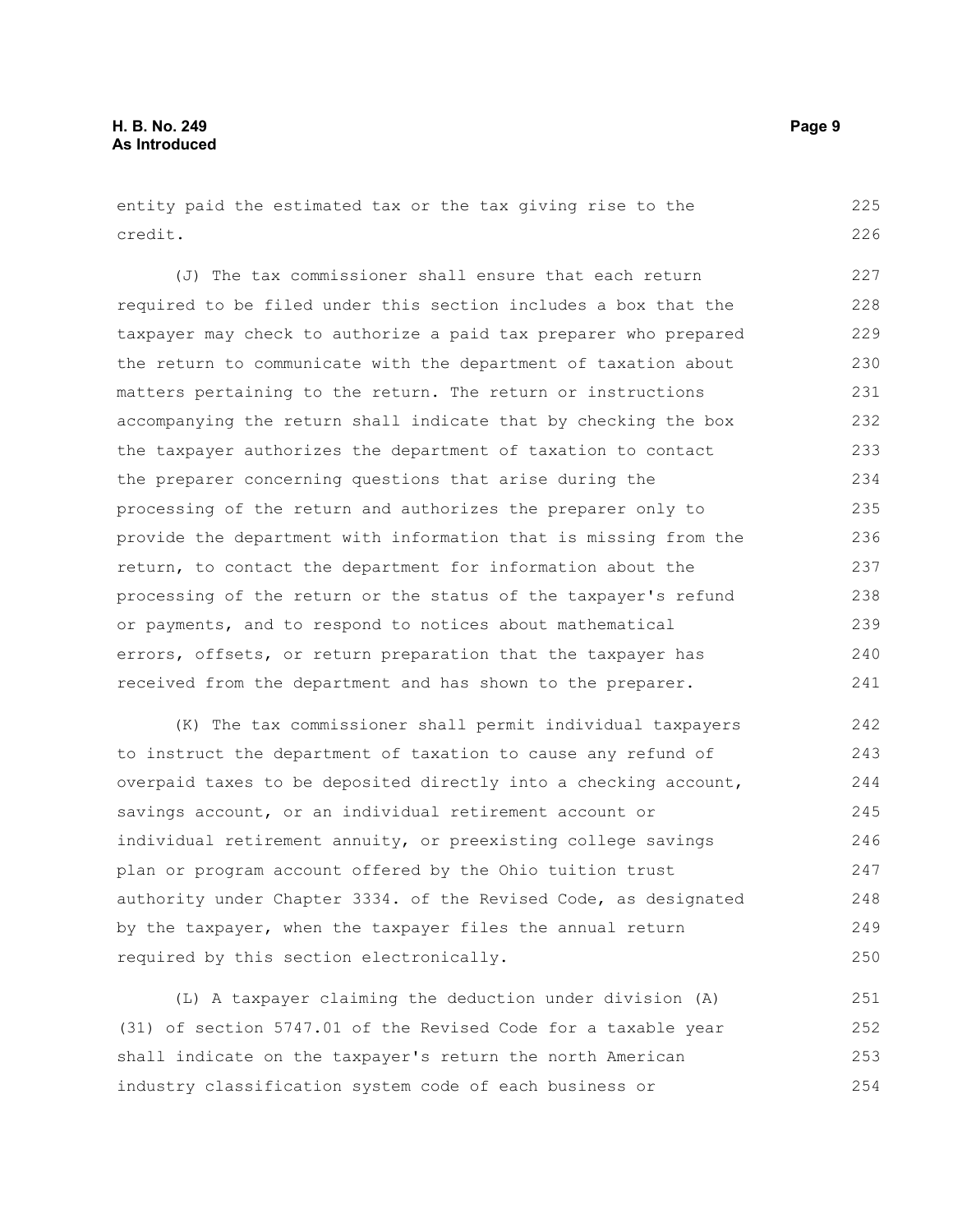professional activity from which the taxpayer's business income was derived. The tax commissioner shall provide space on the return for this purpose and shall prescribe, by rule adopted in accordance with Chapter 119. of the Revised Code, the manner by which such a taxpayer shall determine the taxpayer's proper classification codes and business or professional activities from which the taxpayer derives business income. (M) The tax commissioner may adopt rules to administer this section. **Sec. 5747.77.** (A) As used in this section: (1) "Affiliate" means a person that has with another person a legal relationship created or governed by at least one written instrument that demonstrates any of the following: (a) Common ownership, management, or control; (b) A franchise agreement; (c) The granting or extension of a license or other agreement that authorizes a person to use the other person's brand name, trademark, service mark, or other registered identification mark. (2) "Nontherapeutic abortion" has the same meaning as in section 9.04 of the Revised Code. (3) "Promote" means to advocate for, assist with, encourage, or popularize through advertising or publicity. (4) "Individual with a chronic illness or physical disability" means an individual whose primary diagnosis is a severe physical condition that may require ongoing medical or surgical intervention. 255 256 257 258 259 260 261 262 263 264 265 266 267 268 269 270 271 272 273 274 275 276 277 278 279 280 281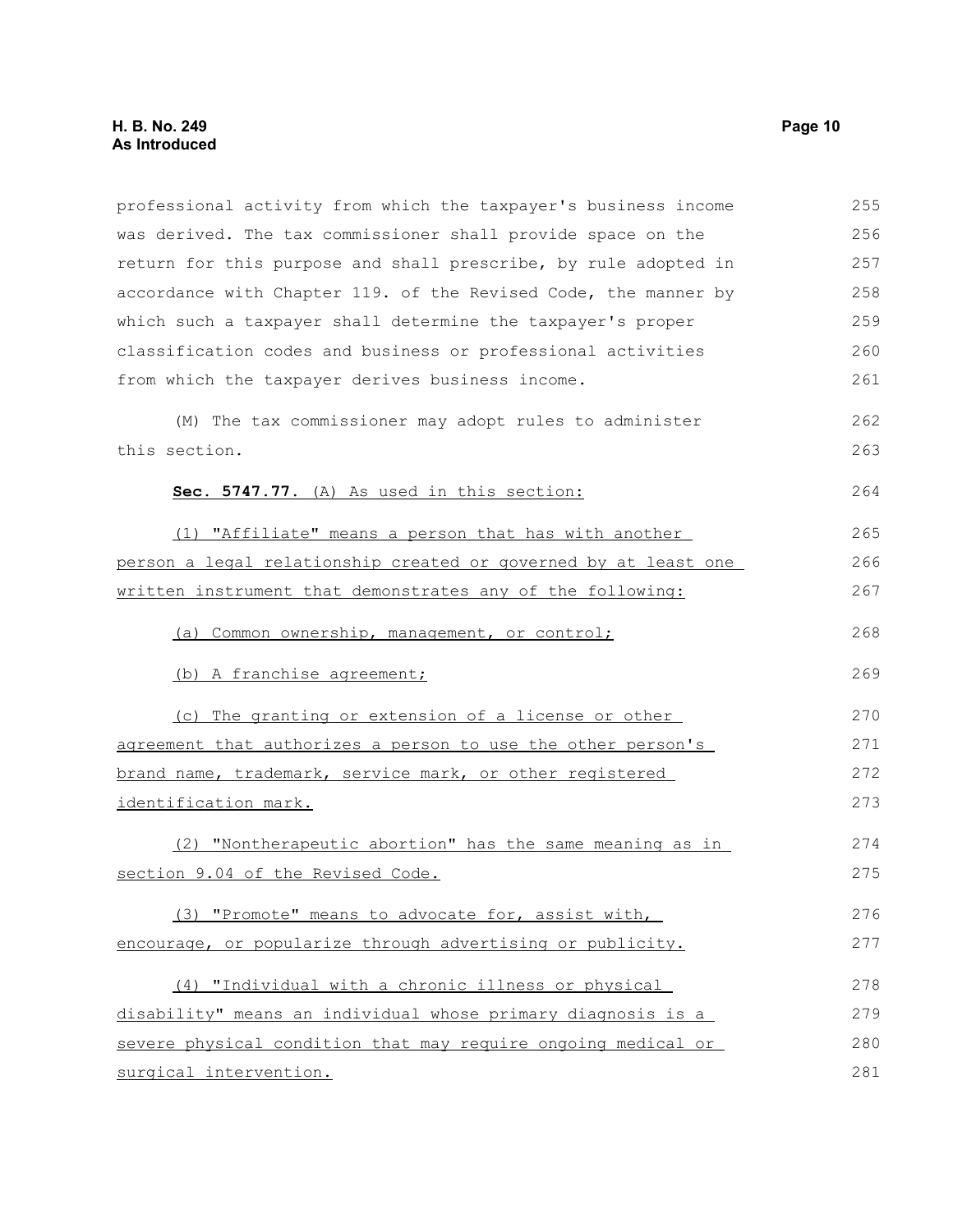| (5) "Low-income individual" means an individual whose                    | 282 |
|--------------------------------------------------------------------------|-----|
| household income does not exceed one hundred fifty per cent of           | 283 |
| the federal poverty line, as defined in section 122.66 of the            | 284 |
| Revised Code, for a family size equal to the size of the                 | 285 |
| individual's family.                                                     | 286 |
| (6) "Services" means cash assistance, medical care, child                | 287 |
| care, food, clothing, shelter, job placement, and job training           | 288 |
| services or any other assistance that is reasonably necessary to         | 289 |
| <u>meet immediate basic needs and that is provided and used in this </u> | 290 |
| state.                                                                   | 291 |
| (7) "Community action agency" has the same meaning as in                 | 292 |
| section 122.66 of the Revised Code.                                      | 293 |
| (8) "Charitable organization" means a nonprofit                          | 294 |
| organization exempt from taxation under section 501(a) of the            | 295 |
| Internal Revenue Code as an organization described in section            | 296 |
| <u>501(c)(3) of the Internal Revenue Code or a community action</u>      | 297 |
| agency that receives community services block grant funds                | 298 |
| pursuant to 42 U.S.C. 9901, provided the organization or agency          | 299 |
| spends at least fifty per cent of its budget on programs or              | 300 |
| services to benefit the following residents of this state:               | 301 |
| (a) Low-income individuals and their households;                         | 302 |
| (b) Individuals with a chronic illness or physical                       | 303 |
| disability;                                                              | 304 |
| (c) Individuals receiving funds provided under the                       | 305 |
| temporary assistance for needy families block grant established          | 306 |
| by Title IV-A of the "Social Security Act," 42 U.S.C. 601, as            | 307 |
| amended and officially cited as the "Social Security Act,"               | 308 |
| including the regulations and requirements issued pursuant               | 309 |
| thereto."                                                                | 310 |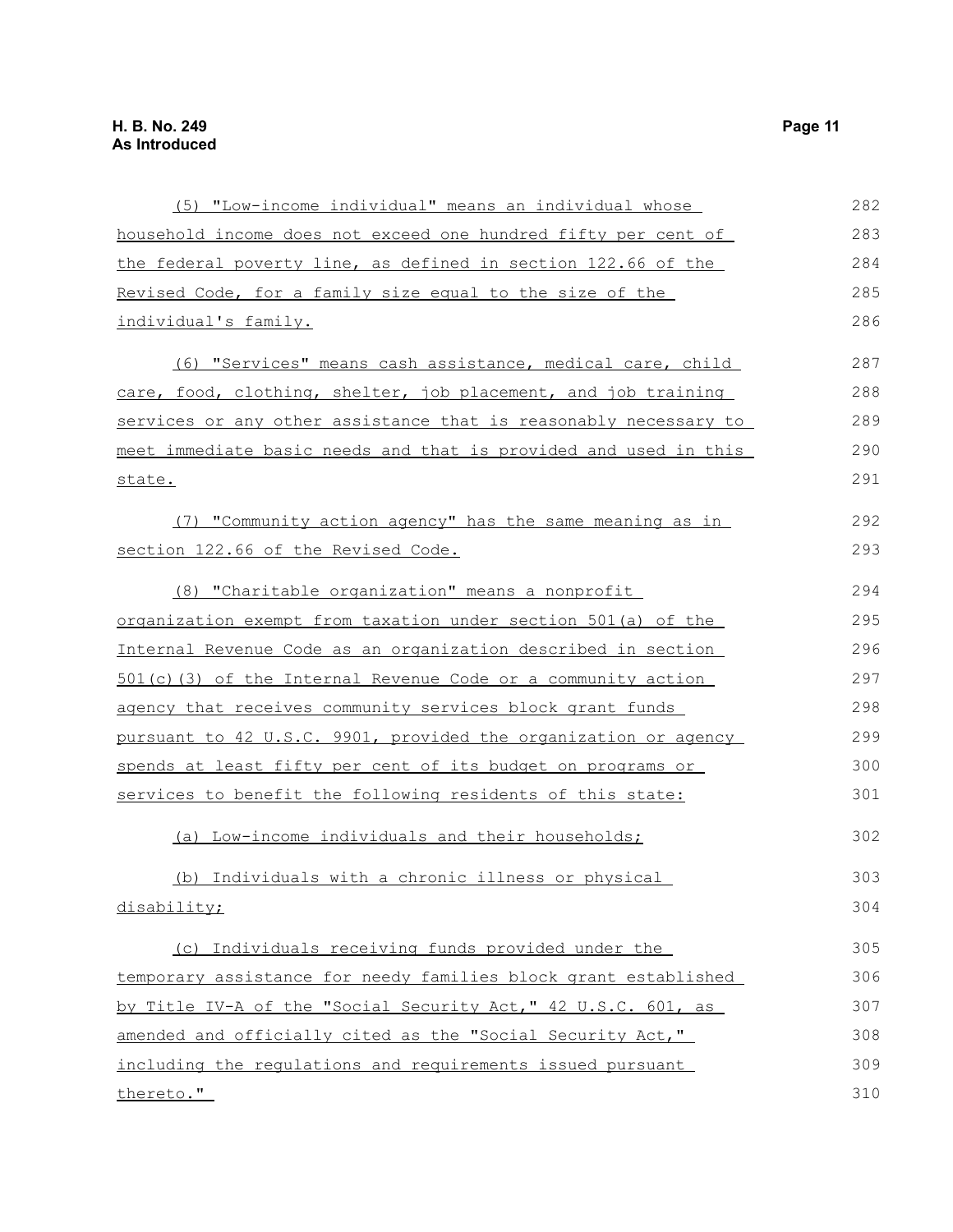| Charitable organization" does not include an organization        | 311 |
|------------------------------------------------------------------|-----|
| that performs or promotes nontherapeutic abortions, contracts    | 312 |
| with any person that performs or promotes nontherapeutic         | 313 |
| abortions, or is an affiliate of any person that performs or     | 314 |
| promotes nontherapeutic abortions.                               | 315 |
| (9) "Certified charitable organization" means a charitable       | 316 |
| organization certified by the tax commissioner under division    | 317 |
| (B) of this section.                                             | 318 |
| (B) A charitable organization may apply to the tax               | 319 |
| commissioner, on forms and in the manner prescribed by the       | 320 |
| commissioner, to be certified so that contributions to the       | 321 |
| organization qualify for the tax credit authorized in division   | 322 |
| (C) of this section. With this application, the charitable       | 323 |
| organization shall certify that it meets all of the requirements | 324 |
| of a charitable organization by submitting the following         | 325 |
| information:                                                     | 326 |
| (1) Verification that the organization qualifies as a            | 327 |
| nonprofit organization or a community action agency described in | 328 |
| division (A) (8) of this section;                                | 329 |
| (2) A copy of the organization's financial statements            | 330 |
| indicating the organization's budget for the prior operating     | 331 |
| year and the amount of revenue spent on services to residents    | 332 |
| described in divisions (A)(8)(a) to (c) of this section;         | 333 |
| (3) A statement that the organization plans to continue to       | 334 |
| spend at least fifty per cent of its budget on services to such  | 335 |
| residents;                                                       | 336 |
| (4) A statement that the organization does not perform or        | 337 |
| promote nontherapeutic abortions, contract with any person that  | 338 |
| performs or promotes nontherapeutic abortions, and is not an     | 339 |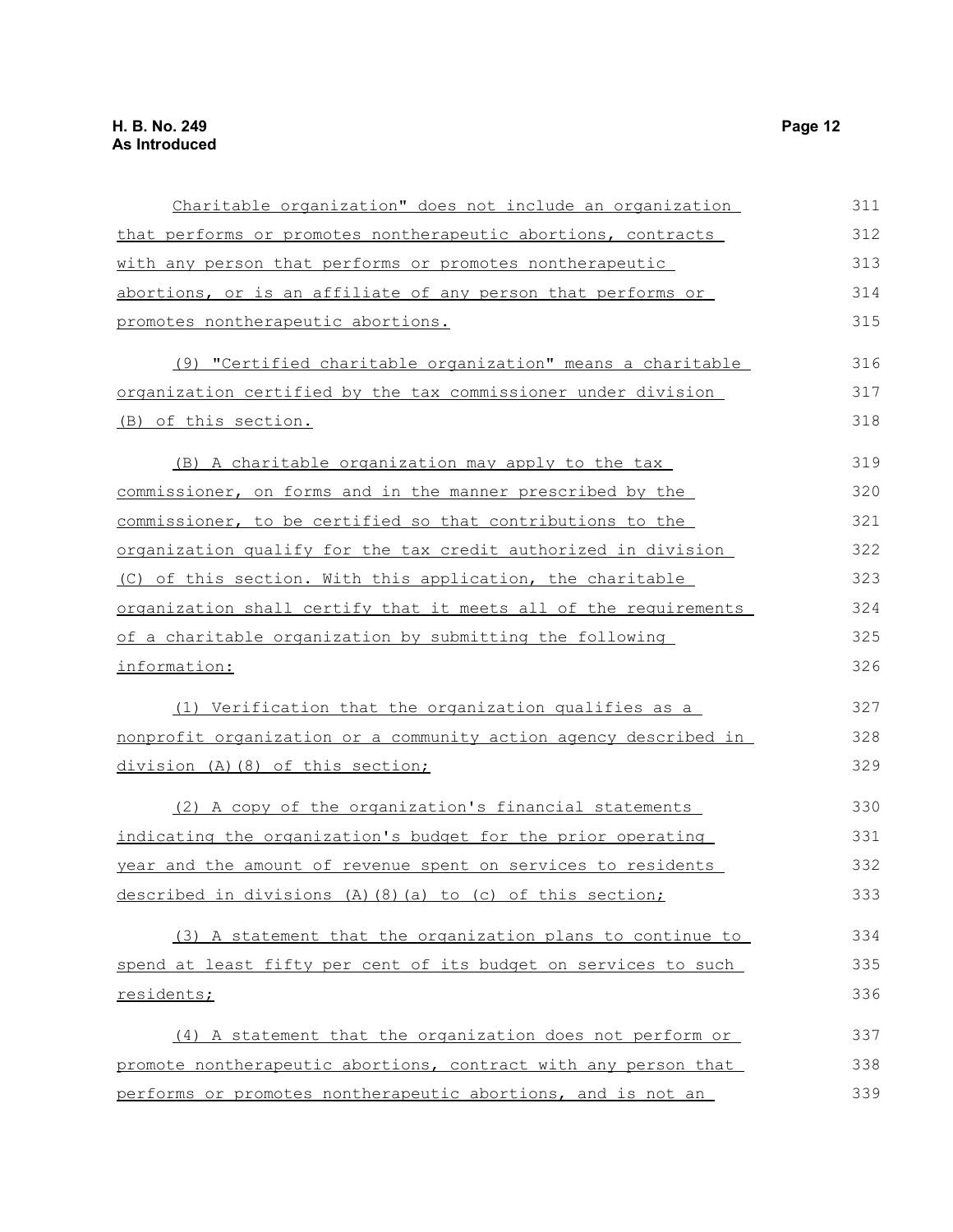affiliate of any person that performs or promotes nontherapeutic abortions. The application shall be signed by an officer of the organization. The tax commissioner shall review each application and determine if the organization meets the requirements of a charitable organization. The commissioner shall notify the applicant of the commissioner's determination within thirty days after the commissioner receives the application. After granting certification to a charitable organization, the commissioner may periodically request recertification from the organization. Upon receiving a recertification request, the organization must send to the tax commissioner all of the information required under divisions (B)(1) to (4) of this section and anything else needed by the commissioner to verify that the organization continues to qualify as a charitable organization. The commissioner shall revoke the certification of any organization that no longer qualifies as a charitable organization under this section. After an organization's certification is revoked, the organization may again be certified if the organization submits another application and written certification to the tax commissioner as required under this division. The commissioner shall post and maintain a list of all certified charitable organizations on the department of taxation's web site. (C) There is hereby allowed a nonrefundable credit against the aggregate tax liability under section 5747.02 of the Revised Code for a taxpayer that contributes cash, on or after January 1, 2023, and on or before December 31, 2027, to one or more 340 341 342 343 344 345 346 347 348 349 350 351 352 353 354 355 356 357 358 359 360 361 362 363 364 365 366 367 368

certified charitable organizations operating in this state. The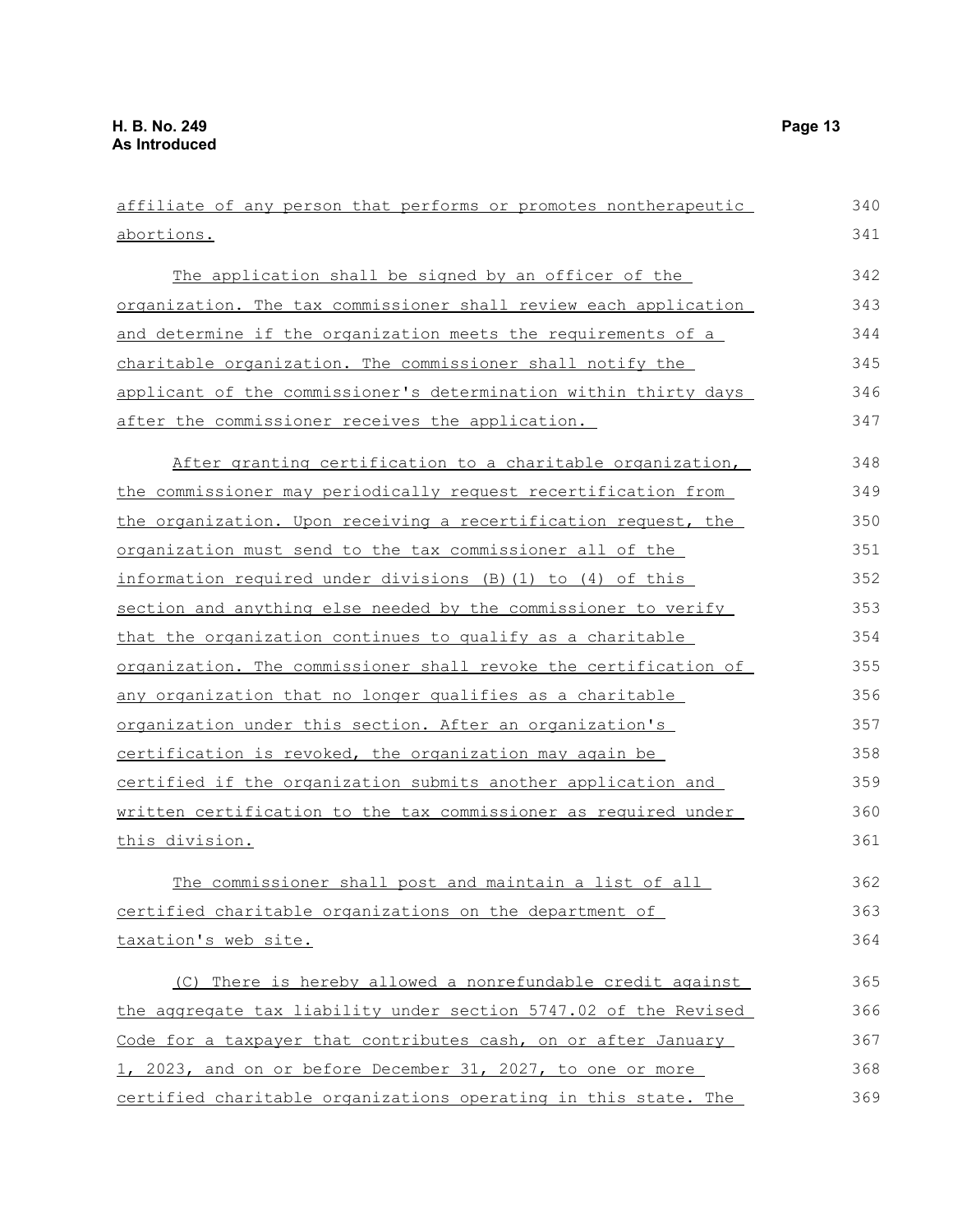| amount of the credit equals fifty per cent of the aggregate           | 370 |
|-----------------------------------------------------------------------|-----|
| amount of the taxpayer's contributions during the taxable year        | 371 |
| but may not exceed one thousand dollars in a taxable year for         | 372 |
| taxpayers filing a joint return or five hundred dollars in a          | 373 |
| taxable year for all other taxpayers.                                 | 374 |
| The credit authorized by this section is not allowed                  | 375 |
| unless the taxpayer claiming the credit provides to the tax           | 376 |
| commissioner, in the form and manner required by the                  | 377 |
| commissioner, a copy of a receipt or other document issued by         | 378 |
| the certified charitable organization acknowledging the               | 379 |
| taxpayer's contribution to the organization and the amount of         | 380 |
| the contribution. The commissioner may require a taxpayer to          | 381 |
| <u>furnish any other information necessary to support a claim for</u> | 382 |
| the credit. No credit shall be allowed unless a copy of such          | 383 |
| document or other required information is provided.                   | 384 |
| If the taxpayer is a pass-through entity, the credit may              | 385 |
| be allocated among the entity's equity owners in proportion to        | 386 |
| their ownership interests or in such proportions or amounts as        | 387 |
| the equity owners mutually agree.                                     | 388 |
| The credit allowed by this section shall be claimed in the            | 389 |
| order prescribed by section 5747.98 of the Revised Code. Any          | 390 |
| credit amount in excess of the taxpayer's tax liability, after        | 391 |
| allowing for any other credits preceding the credit in that           | 392 |
| order, may be carried forward to the following taxable year.          | 393 |
| Sec. 5747.98. (A) To provide a uniform procedure for                  | 394 |
| calculating a taxpayer's aggregate tax liability under section        | 395 |
| 5747.02 of the Revised Code, a taxpayer shall claim any credits       | 396 |
| to which the taxpayer is entitled in the following order:             | 397 |
| Either the retirement income credit under division (B) of             | 398 |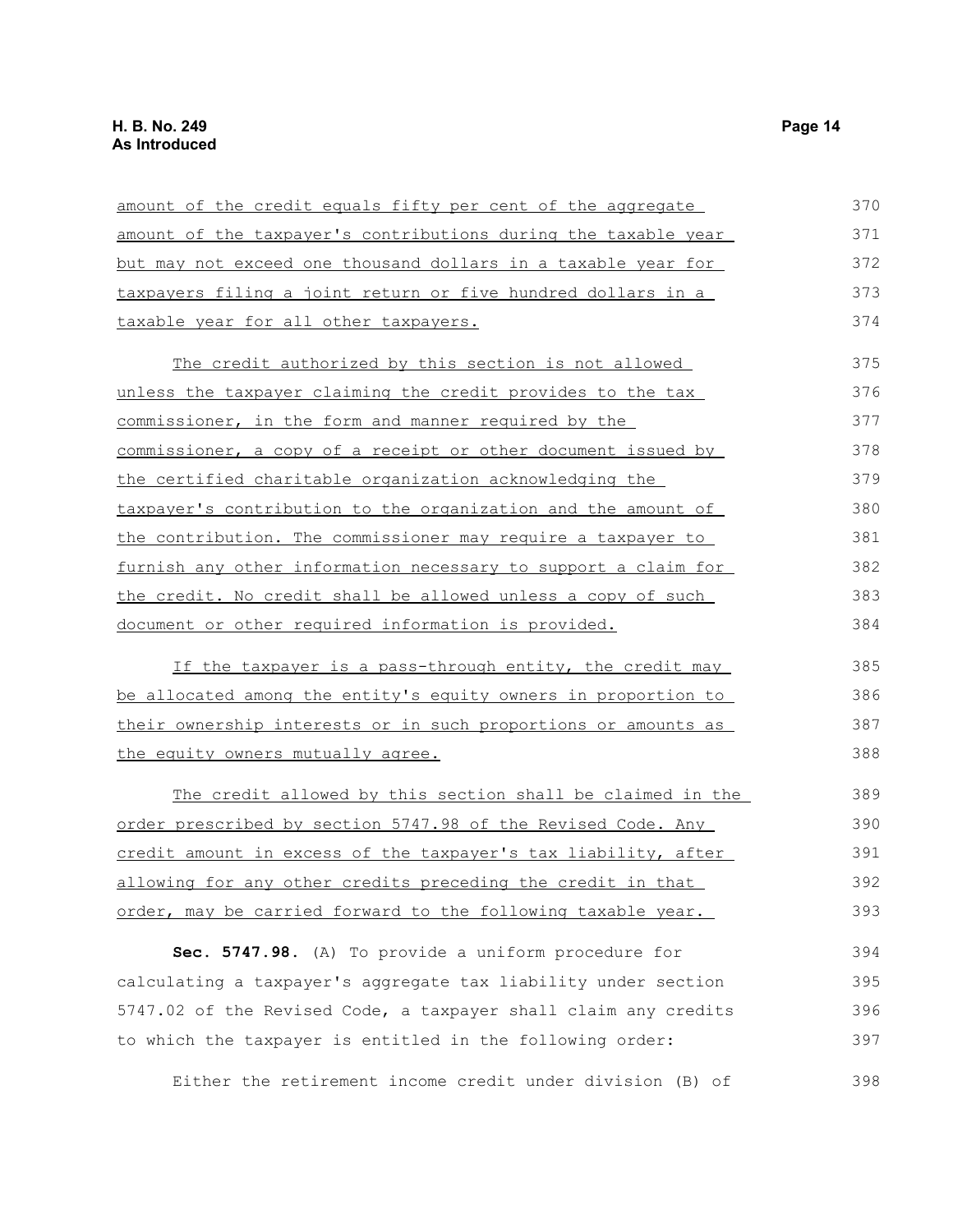section 5747.055 of the Revised Code or the lump sum retirement income credits under divisions  $(C)$ ,  $(D)$ , and  $(E)$  of that section; Either the senior citizen credit under division (F) of section 5747.055 of the Revised Code or the lump sum distribution credit under division (G) of that section; The dependent care credit under section 5747.054 of the Revised Code; The credit for displaced workers who pay for job training under section 5747.27 of the Revised Code; The campaign contribution credit under section 5747.29 of the Revised Code; The twenty-dollar personal exemption credit under section 5747.022 of the Revised Code; The joint filing credit under division (G) of section 5747.05 of the Revised Code; The earned income credit under section 5747.71 of the Revised Code; The nonrefundable credit for making contributions to a certified charitable organization under section 5747.77 of the Revised Code; The credit for adoption of a minor child under section 5747.37 of the Revised Code; The nonrefundable job retention credit under division (B) of section 5747.058 of the Revised Code; The enterprise zone credit under section 5709.66 of the Revised Code; 399 400 401 402 403 404 405 406 407 408 409 410 411 412 413 414 415 416 417 418 419 420 421 422 423 424 425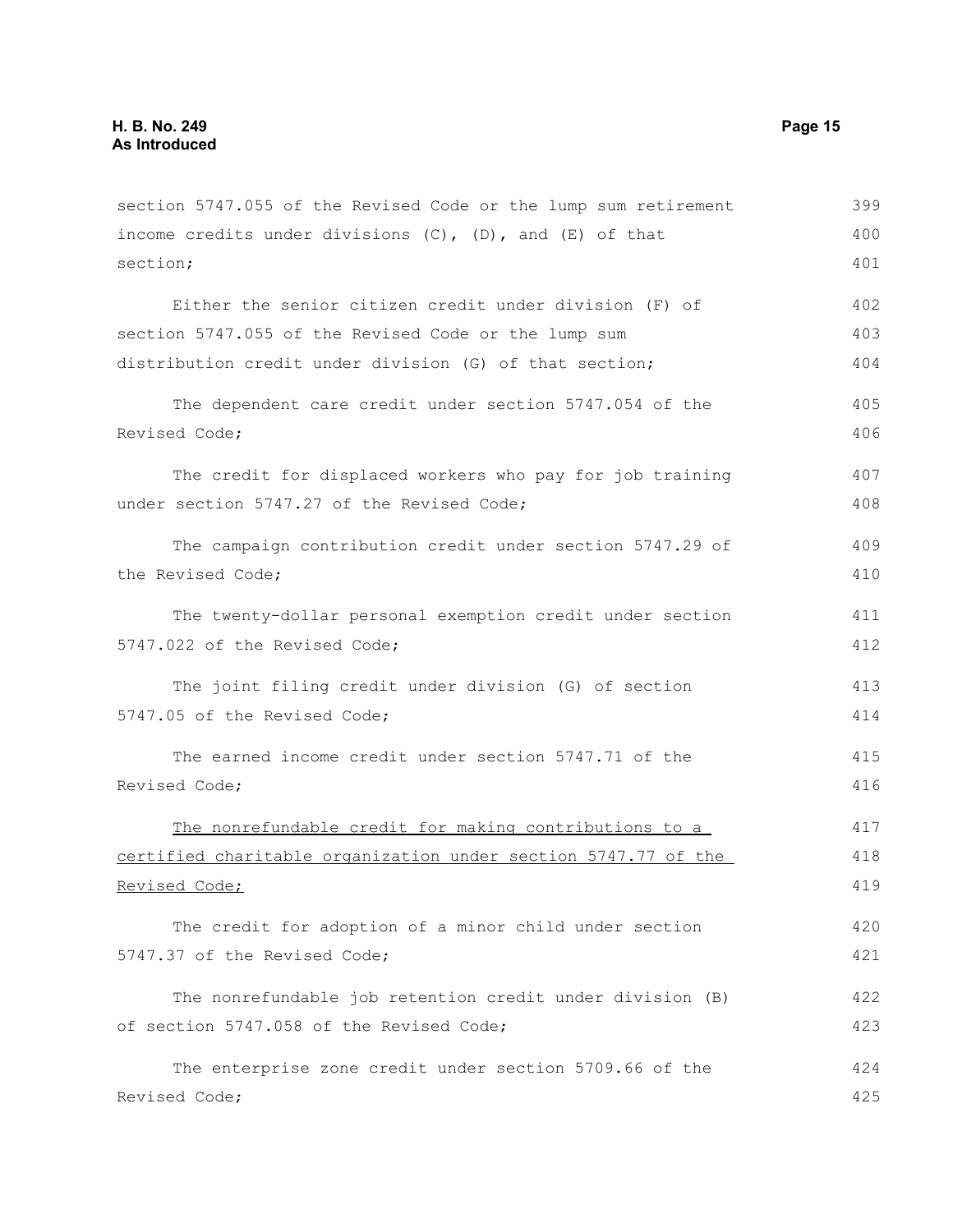| The credit for purchases of qualifying grape production      | 426 |
|--------------------------------------------------------------|-----|
| property under section 5747.28 of the Revised Code;          | 427 |
| The small business investment credit under section 5747.81   | 428 |
| of the Revised Code;                                         | 429 |
| The nonrefundable lead abatement credit under section        | 430 |
| 5747.26 of the Revised Code;                                 | 431 |
| The opportunity zone investment credit under section         | 432 |
| 122.84 of the Revised Code;                                  | 433 |
| The enterprise zone credits under section 5709.65 of the     | 434 |
| Revised Code;                                                | 435 |
| The research and development credit under section 5747.331   | 436 |
| of the Revised Code;                                         | 437 |
| The credit for rehabilitating a historic building under      | 438 |
| section 5747.76 of the Revised Code;                         | 439 |
| The nonresident credit under division (A) of section         | 440 |
| 5747.05 of the Revised Code;                                 | 441 |
| The credit for a resident's out-of-state income under        | 442 |
| division (B) of section 5747.05 of the Revised Code;         | 443 |
| The refundable motion picture and broadway theatrical        | 444 |
| production credit under section 5747.66 of the Revised Code; | 445 |
| The refundable jobs creation credit or job retention         | 446 |
| credit under division (A) of section 5747.058 of the Revised | 447 |
| Code;                                                        | 448 |
| The refundable credit for taxes paid by a qualifying         | 449 |
| entity granted under section 5747.059 of the Revised Code;   | 450 |
| The refundable credits for taxes paid by a qualifying        | 451 |
| pass-through entity granted under division (I) of section    | 452 |